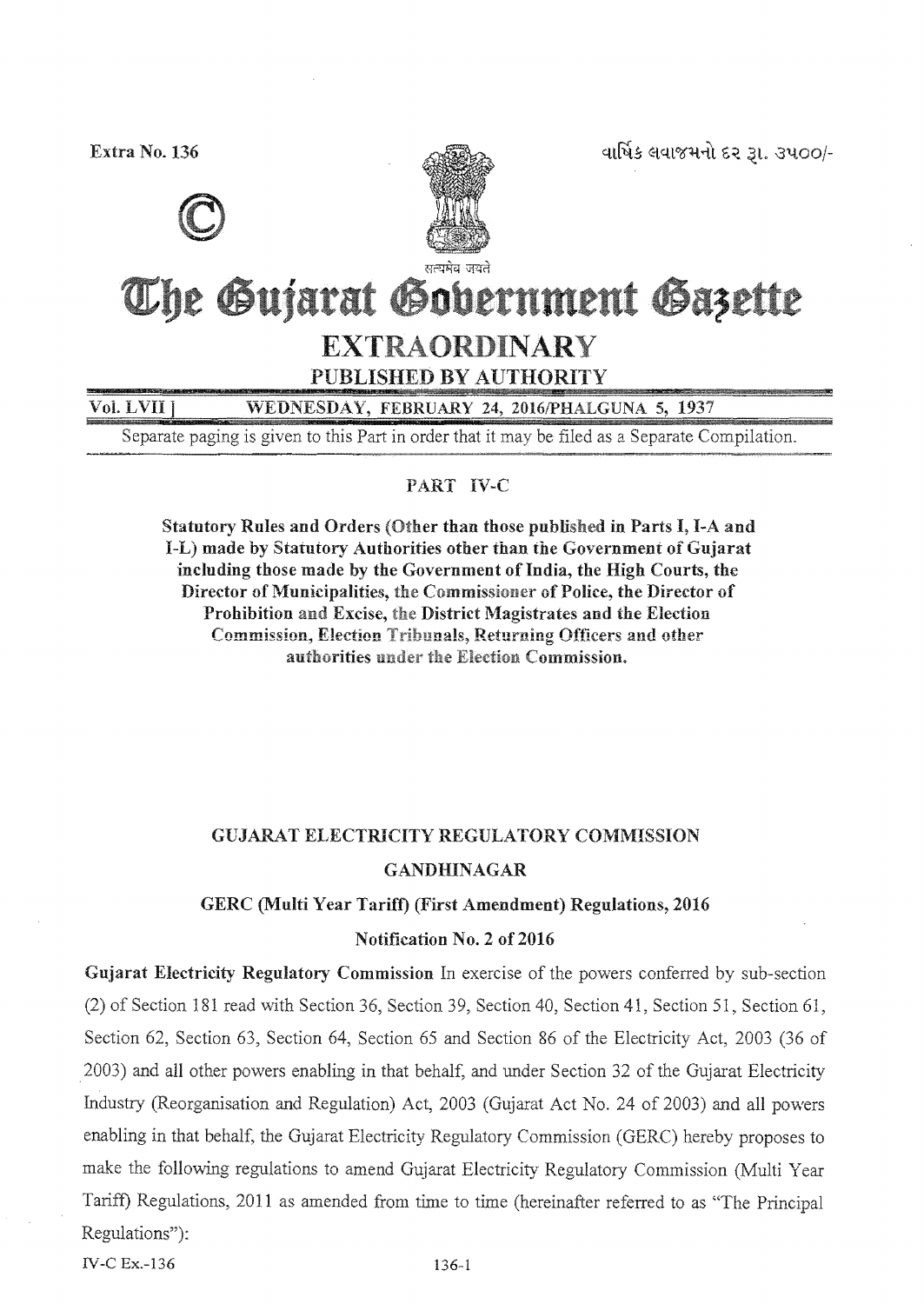#### 136-2 [PART IV-C GUJARAT GOVERNMENT GAZETTE EX., 24-02-2016

#### 1. **Short Title, Extent and Commencement**

These regulations shall be called the Gujarat Electricity Regulatory Commission (Multi Year Tariff) (First Amendment) Regulations, 2016.

These Regulations extend to the whole of the State of Gujarat.

These shall come into force on the date of their publication in the Official Gazette.

#### Amendment to Regulation under Clause 74, 75 and 77 of the Principal Regulations:  $\sum_{n=1}^{\infty}$

The following words shall be added after Clauses of 74.1.2, 75.1 and 77.1 of Regulation 74, 75 and 77 of the Principal Regulations;

 $41.2$  .....

No transmission tariff (Rs./MW/day) for the use of Intra-State transmission System network shall be charged for transmitting energy generated from the gas based generating capacity benefitted under the GoI Scheme promulgated vide Office Memorandum No. 4/2/2015-Th-I dated  $27^{th}$  March, 2015 for the years 2015-16 and 2016-17.

 $75.1$  ......

. . . . . . .

Provided that Annual Transmission Charges (ATC) determined by the Commission shall be reduced to the extent of reduced recovery on account of waiver off transmission charge for the gas based generation capacity benefitted under the GoI Scheme promulgated vide Office Memorandum No.  $4/2/2015$ -Th-I dated  $27<sup>th</sup>$  March, 2015 for the years 2015-16 and 2016-17.

 $77.1$  .......

. . . . . . . .

Provided that no energy losses in the transmission system of the Transmission Licensee, shall be borne by the Transmission System Users for the usage of Intra-State transmission System network for transmitting energy generated from the gas based generating capacity benefitted under the GoI Scheme promulgated vide Office Memorandum No. 4/2/2015-Th-I dated  $27^{th}$  March, 2015 for the years 2015-16 and 2016-17."

### ROOPWANT SINGH, IAS

Secretary Gujarat Electricity Regulatory Commission Gandhinagar

Place: Gandhinagar Date: 19/02/2016

Note : The Principal Regulations were published on 22.03.2011 in the Gazette of Gujarat as Notification No. 1 of 2011.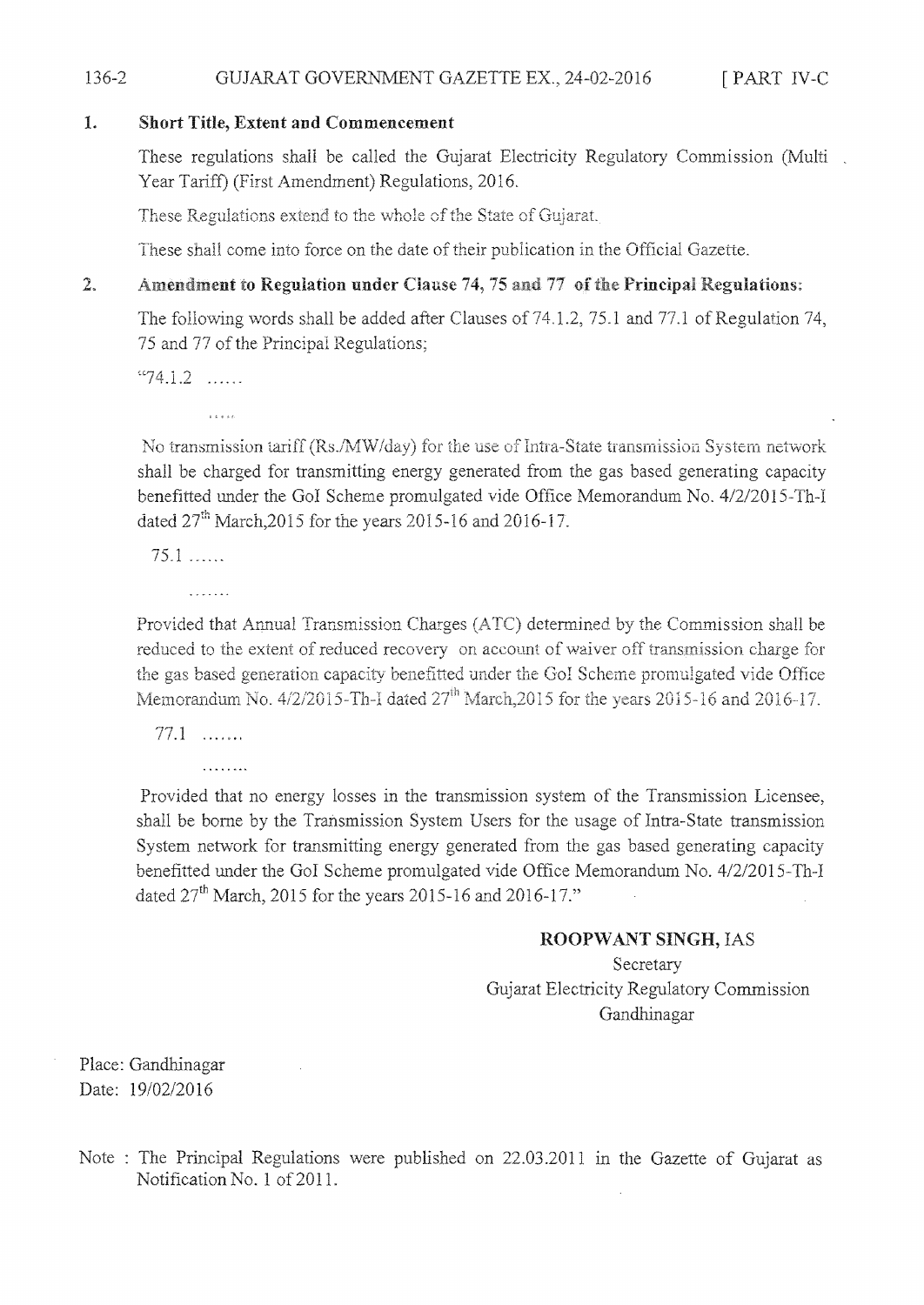### ગુજરાત વિદ્યુત નિચંત્રક આચોગ

#### २०१९ना भाढेरनामा नं.२

#### ૨૦૧૧ના જાઠેરનામા (બહુવર્ષિચ ટેરીફ) વિનિચમો-૨૦૧૧નો પ્રથમ સુધારો-૨૦૧૬

२००३०१ पी४णी अधिनियमनी (२००३नो ३९मो)नी ४तम-३९, ४तम-३૯, ४तम-४०, ४तम-४१, ४तम-५१,  $8$ GH- $59$ ,  $8$ GH- $58$ ,  $8$ GH- $53$ ,  $8$ GH- $58$ ,  $8$ GH- $54$  અને  $8$ GH- $25$  સાથે વાંચતા  $8$ GH- $121$ ની પેટા  $8$ GH-(२) અન્વચે આપવામાં આવેલી સત્તાની રૂએ અને તે મુજબ સક્ષમ બનાવતી અને ૨૦૦૩ના ગુજરાત વીજળી ઉદ્યોગ (પુનર્રચના અને વિનિયમ) અધિનિયમની (૨૦૦૩નો ગુજરાત અધિનિયમ નં.૨૪) કલમ-૩૨ અન્વયે આ અંગે સક્ષમ બનાવતી તમામ સત્તાઓની રૂએ ગુજરાત વિદ્યુત નિયંત્રક આયોગ મુખ્ય વિનિયમોમાં નીચે મુજબ સુધારો કરે છે.

### પ્રકરણ–૧ : પ્રારંભિક :

#### સંક્ષિપ્ત શિર્ષક, વ્યાપ, પ્રચોજચતા અને પ્રારંભ : ٩.

આ વિનિયમો, ગુજરાત વિદ્યુત નિયંત્રક આયોગ (બદુવર્ષીય ટેરીફ)(પ્રથમ સુધારો) વિનિયમો–૨૦૧૬ કઠેવાશે. આ વિનિયમો સમગ્ર ગુજરાત રાજ્યને લાગુ પડશે.

આ વિનિયમો સરકારી ગેઝેટમાં તેની પ્રસિદ્ધિની તારીખથી અમલમાં આવશે.

#### સુખ્ય વિનિયમોની કલમ–૭૪, ૭૫ અને ૭૭ માં સુધારો : ₹.

મુખ્ય વિનિયમોની કલમ–૭૪.૧.૨, ૭૫.૧ અને ૭૭.૧ પછી નીચે મુજબના શબ્દો ઉમેરવા.

 $98.9.8....$ 

 $......$ 

કેન્દ્ર સરકાર દ્વારા ઓફીસ મેમોરેન્ડમ નં.૪/૨/૨૦૧૫ ટીએચ-I, તા.૨૭/૦૩/૨૦૧૫ અન્વચે જાહેર કરેલ ચોજના અંતર્ગત લાભાર્થી ગેસ આધારીત જનરેટીંગ કેપેસીટીમાંથી ઉત્પાદીત વીજળીને વહન કરવા માટે વપરાતી રાજયની આંતરિક ટ્રાન્સમીશન સિસ્ટમ નેટવર્ક માટે વર્ષ ૨૦૧૫–૧૬ અને વર્ષ ૨૦૧૬–૧૭ માટે ટ્રાન્સમીશન ટેરીફ (રૂ./મે.વો./દિવસ) વસૂલવામાં આવશે નહીં.

 $94.9...$ 

 $1.1.1.1.1.1$ 

શરત કે આયોગ લારા નક્કી કરવામાં આવેલ વાર્ષિક ટ્રાન્સમીશન ચાર્જીસ(એટીસી), કેન્દ્ર સરકાર લારા ઓફીસ મેમોરેન્ડમ નં.૪/૨/૨૦૧૫ ટીએચ-I, તા.૨૭/૦૩/૨૦૧૫ અન્વચે જાહેર કરેલ યોજના અંતર્ગત લાભાર્થી ગેસ આધારીત જનરેટીંગ કેપેસીટીમાંથી ઉત્પાદીત વીજળીને વહન કરવા માટે માફ કરવામાં આવેલ ટ્રાન્સમીશન ચાર્જીસની ઘટ જેટલા, વર્ષ ૨૦૧૫–૧૬ અને ૨૦૧૬–૧૭ માટે ઘટાડવામાં આવશે.

 $0.9......$